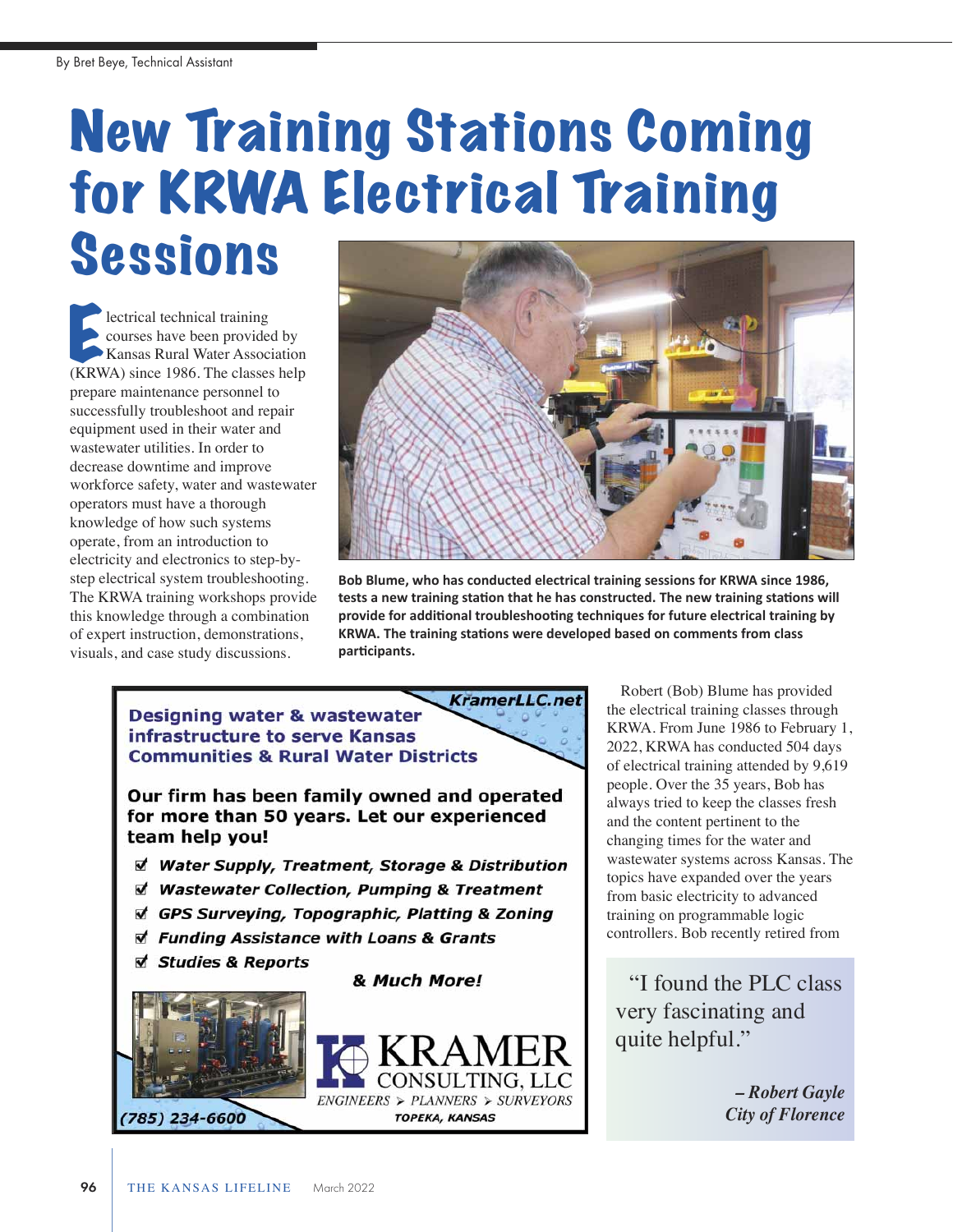

**The new electrical training stations will help attendees perform more handson experiences with issues similar to that which may develop in the daily operations of programmable logic controllers and other control systems in water and wastewater utilities. The units can simulate many problems that cause equipment malfunctions.**

teaching classes at Hutchinson Community College after eight years.

With more free time Bob decided to update the modular trainers that are used in the classes. The existing trainers are fifteen years old and are somewhat limited in options. Bob

estimates that he has invested more than four hundred hours on research and development of what he thinks will be a great improvement to the electrical training. He has used eight 3-D printers to make the parts needed for the upgrades.

"Bob's class gave our city the knowledge to be able to build and operate our own well SCADA system."

> *– John Terron City of Ellinwood*

The new trainers will have more capabilities for troubleshooting variable frequency drives and programmable logic controllers. They can be programmed with faults that operators can work through to find and correct the faults. The focus of the training will also change from spending time on programming to more time on troubleshooting. All the changes have been driven by input from those who have attended the KRWA electrical training sessions. Bob tested out some of the changes last year at a few classes and the attendees were really excited for the changes. Many